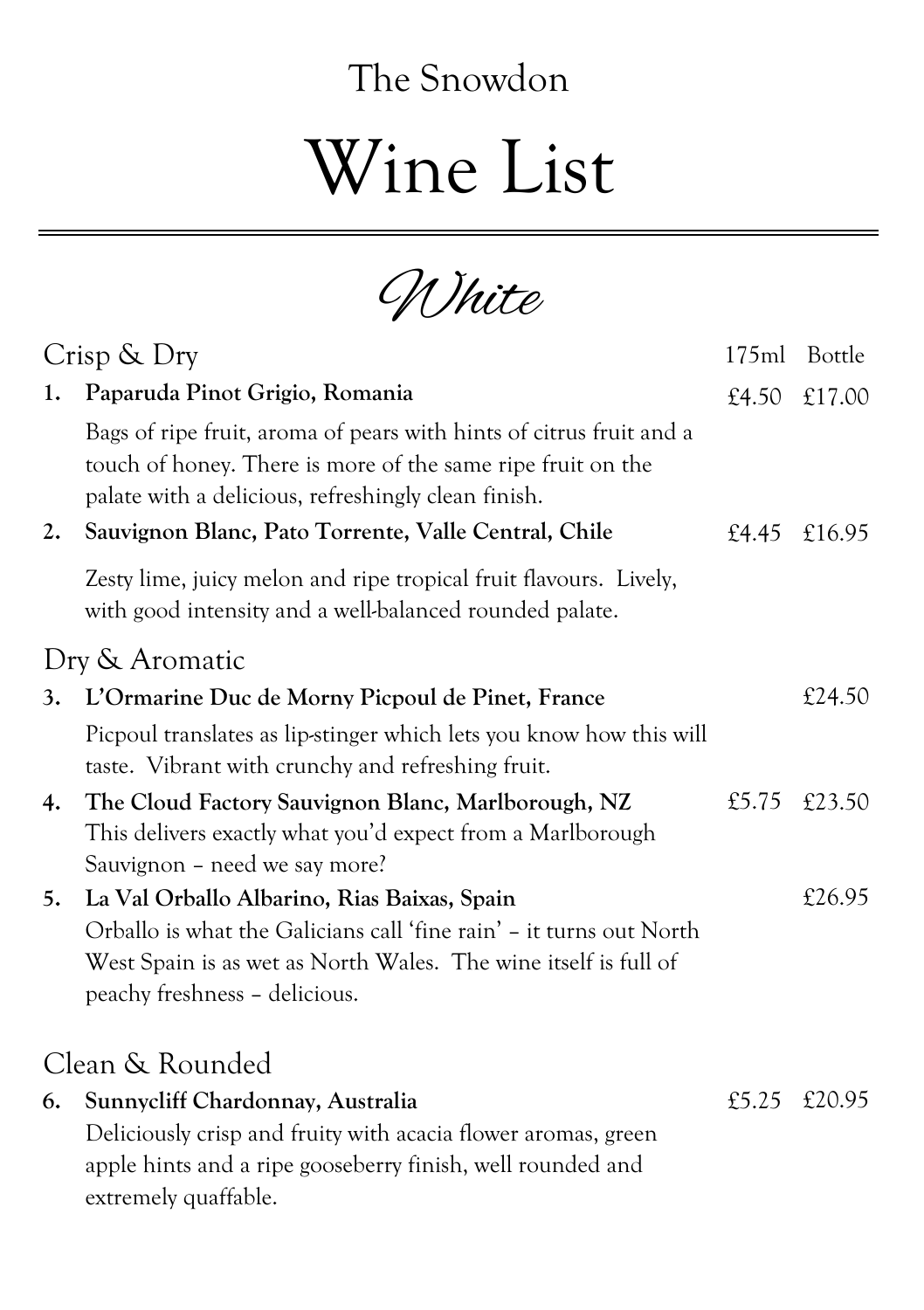| 7  | Laughing Giraffe Chenin Blanc, South Africa<br>Aromas of citrus tropical fruit lychee and peach beautifully<br>rounded with a clean off dry finish Aromas of packed pear<br>honeysuckle and orange blossom lead this expressive wine<br>followed by a beautiful tropical peach undertone. |       | £18.50       |
|----|-------------------------------------------------------------------------------------------------------------------------------------------------------------------------------------------------------------------------------------------------------------------------------------------|-------|--------------|
| 8. | Piesporter Michelsberg, Germany                                                                                                                                                                                                                                                           |       | £4.65 £17.75 |
|    | From the steep slopes of Germany's spectaular Mosel river valley.<br>A really well-made, deliciously fruity wine that has a clean, grapey<br>character and a refreshing off-dry sweetness.                                                                                                |       |              |
| 9. | Baboon Rock Unwooded Chardonnay, La Petite Ferme,                                                                                                                                                                                                                                         |       | £25.75       |
|    | Robertson, South Africa<br>If unoaked chardonnay is your thing, this will not disappoint.<br>Lime and honey, then melon and orange (fruit and flowers);<br>brilliant concentration with some honeyed richness too. Clean<br>as a whistle, and great bang for your buck!                   |       |              |
|    | 10. Gavi DOCG del Comune di Gavi, La Chiara, Tuscany, Italy                                                                                                                                                                                                                               |       | £30.50       |
|    | Immaculate, pure Cortese: fresh as a daisy and redolent of green<br>apple, fruit blossom and honey. Well-structured with good<br>richness and super length of flavour.                                                                                                                    |       |              |
|    | 11. Domaine de la Motte Petit Chablis, France<br>There's nothing little about this Chablis. An intense and<br>approachable Chablis that belies its name.                                                                                                                                  |       | £34.95       |
|    | Rosé                                                                                                                                                                                                                                                                                      |       |              |
|    | 12. California Creek White Zinfandel Rosé, California, USA<br>The epitome of strawberries and cream in a glass.                                                                                                                                                                           | £4.85 | £17.20       |
|    | 13. Amori Pinot Grigio Blush, Venezie IGT, Italy                                                                                                                                                                                                                                          | £5.35 | £20.50       |
|    | A copper pink rose from Northern Italy's Venezie region with                                                                                                                                                                                                                              |       |              |
|    | gently fragrant summer fruits on the nose and delicate strawberry<br>fruit on the palate. Fruitily off-dry.                                                                                                                                                                               |       |              |
|    | 14. La Ruchette Dorée, Côtes du Rhône Rosé                                                                                                                                                                                                                                                | £6.45 | £23.95       |
|    | Côtes du Rhône is one of the best loved quality French regions.<br>Known primarily for red wine, the rosés, especially from garrigue-<br>strewn vineyards are a southern French treat.                                                                                                    |       |              |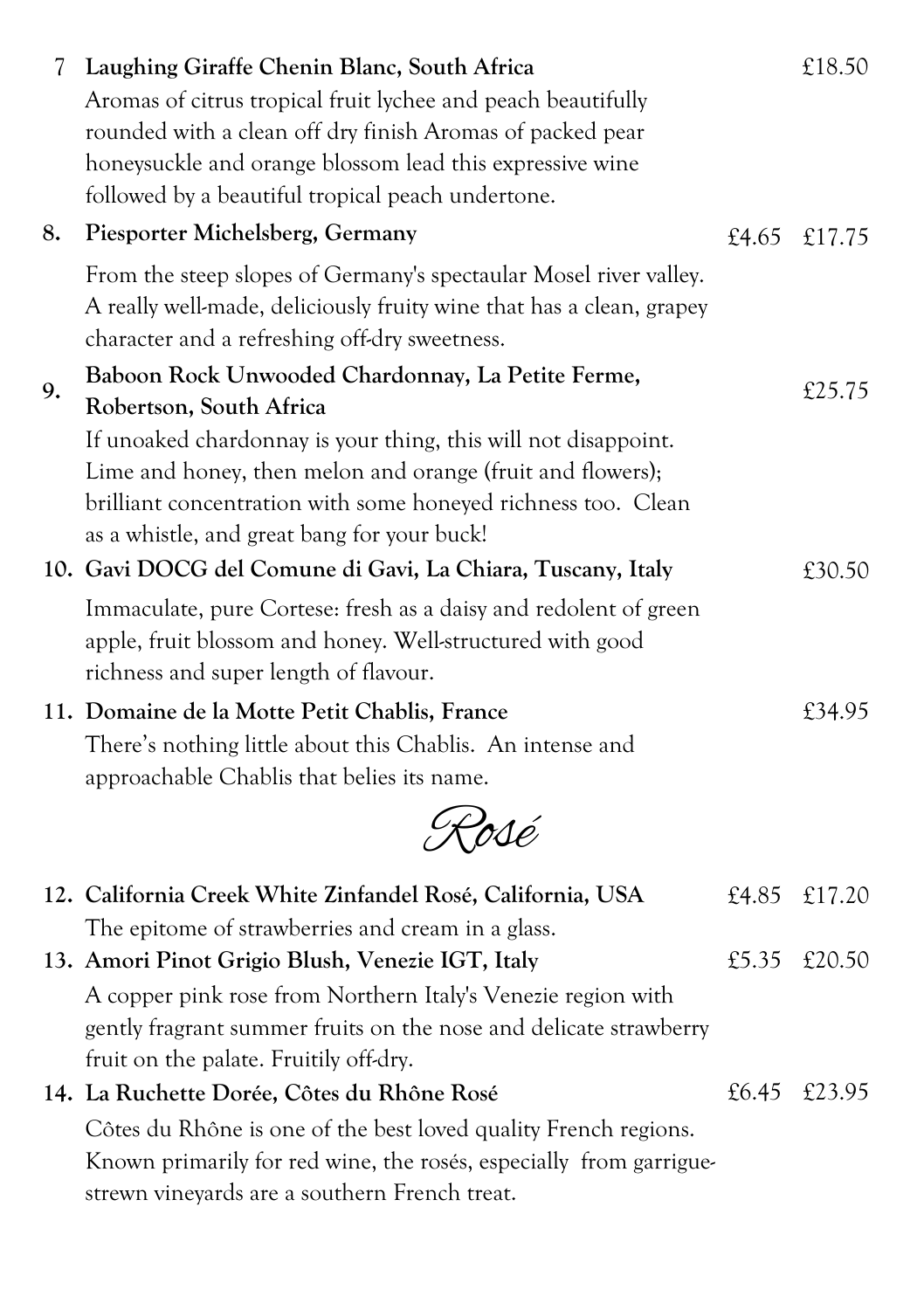Red

| Elegant, Easy & Soft |                                                                                                                                                                                                                                                                                                                                   |       | 175ml Bottle |
|----------------------|-----------------------------------------------------------------------------------------------------------------------------------------------------------------------------------------------------------------------------------------------------------------------------------------------------------------------------------|-------|--------------|
|                      | 15. Merlot, Ladera Verde, Valle Central, Chile                                                                                                                                                                                                                                                                                    | £4.65 | £16.95       |
|                      | Medium-bodied, round and juicy, with ripe plum, cherry and<br>raspberry fruit. A short time in oak gives hints of wood spice,<br>toast, roasted coffee and vanilla.                                                                                                                                                               |       |              |
|                      | 16. Vega del Rayo Rioja Tempranillo, Rioja, Spain                                                                                                                                                                                                                                                                                 |       | £5.15 £18.95 |
|                      | A modern and vibrant young wine from Rioja Alta. All those<br>familiar delicate tannins of Tempranillo, with plums and cherries<br>balanced with a savoury earthy note.                                                                                                                                                           |       |              |
|                      | 17. Pinot Noir. Honu, Marlborough, New Zealand                                                                                                                                                                                                                                                                                    |       | £28.50       |
|                      | Strawberry leaf aromas leading into tantalising savoury, raspberry<br>flavours and a blueberry finish. Great value Kiwi Pinot.                                                                                                                                                                                                    |       |              |
|                      | 18. Showdown Cabernet Sauvignon, California USA<br>The 'Man with the Ax' is the nickname for the King of<br>Diamonds in Poker-parlance, and in California, Cabernet is<br>undoubtedly 'King'. Rich cassis fruit and a good lick of oak make<br>this a plush, easy-drinking example of why it is so highly prized.<br>Warm & Spicy | £4.95 | £19.95       |
|                      | 19. The Last Stand Shiraz, Australia                                                                                                                                                                                                                                                                                              |       | £5.75 £21.95 |
|                      | Warm, soft and lusciously lush The Last Stand Shiraz is a smooth<br>black and sultry with a salty finish. Premium fruit and mature<br>vines have produced a wine with great balance, length and fruit<br>intensity. Cherry & Mulberry notes!                                                                                      |       |              |
|                      | 20. Bacca Nera. Negroamaro Primitivo, Salento, Italy                                                                                                                                                                                                                                                                              |       | £23.95       |
|                      | A stunner from the heat of the heel of Italy. A lovely plummy<br>character with soft, jammy tannins and an intense red fruit<br>bouquet.                                                                                                                                                                                          |       |              |
|                      | 21. Cline 'Old Vine' Lodi Zinfandel, Lodi, California, USA                                                                                                                                                                                                                                                                        |       | £27.95       |
|                      | Classic and classy Californian Zin. French oak provides just the<br>right amount of toasty vanilla character whilst the overtly ripe                                                                                                                                                                                              |       |              |

and luscious Zinfandel fruit makes this big and bold.